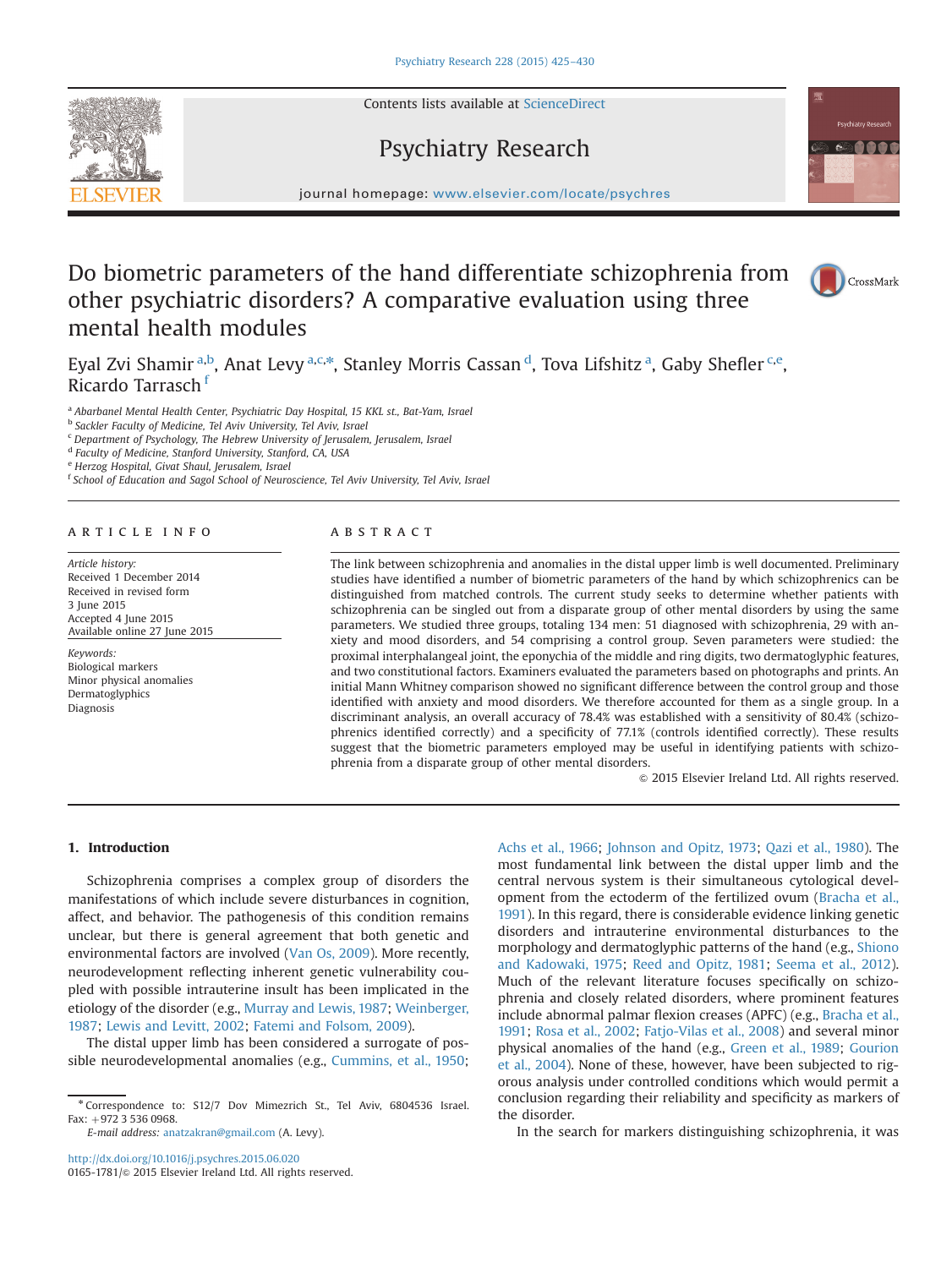#### Table 1

List of seven hand parameters that were examined.

| <b>Parameter</b>                                                                                   | <b>Location</b>                          | Information source Scale |                                                                                                                                                  |
|----------------------------------------------------------------------------------------------------|------------------------------------------|--------------------------|--------------------------------------------------------------------------------------------------------------------------------------------------|
| Proximal interphalangeal joint-PIP                                                                 | Middle digit                             | Photograph               | $3 =$ Poorly defined skeletal borders to $1 =$ Well-defined<br>skeletal borders                                                                  |
| Eponychium of the middle digit                                                                     | Distal phalanx of middle digit<br>(nail) | Photograph               | $1 =$ Growth extending over the lunula and beyond<br>$0 = Normal$                                                                                |
| Eponychium of the ring digit                                                                       | Distal phalanx of ring digit<br>(nail)   | Photograph               | $1 =$ Growth extending over the lunula and beyond<br>$0 = Normal$                                                                                |
| <b>Proximal transverse crease-PTC</b>                                                              | Proximal palmar flexion crease           | Print                    | $1 =$ shortened and/or fragmented in at least one hand<br>$0 = normal$                                                                           |
| <b>Thenar crease-TC</b>                                                                            | Thenar Crease                            | Print                    | $1 =$ ill defined in at least one hand $0 =$ normally distinct                                                                                   |
| <b>Texture of the skin on the dorsum of the hand</b> The dorsum of the hand<br>Digital flexibility | Digits                                   | Photograph               | $3$ = delicate, "childlike" dorsum to $1$ = non delicate texture<br>Manual examination $3 =$ rigid to $1 =$ very flexible (about 90 $^{\circ}$ ) |

found that the predictability of the disorder was far more reliable using a combination of features than when any single feature was evaluated on its own. In a preliminary study three specific features of the hand were identified that when seen together were able to distinguish between schizophrenia patients and a control group (Shamir et al., 2013). These included the proximal interphalangeal joint, the proximal transverse crease, and the eponychium of the middle digit. When seen together these features had an overall accuracy of 81.2% with 76.3% of the schizophrenia patients and 85.7% of the controls being identified correctly.

The current study extends the previous findings by enlarging the number of study subjects and determining whether a combination of these biometric markers can be used to identify and distinguish schizophrenic patients from a disparate group of other psychiatric disorders.

Since sexual dimorphism exists in the hand features of schizophrenic patient's (Fatjo-Vilas et al., 2008; Mellor, 1968) the study was limited to men.

#### 2. Methods

#### 2.1. Subjects

Three groups totaling 134 subjects were recruited, 51 with a diagnosis of schizophrenia, 29 with anxiety and mood disorders, and 54 comprising a control group. Admission to the study was limited to adult males. A complete physical examination was performed on every patient included in the study but not on control subjects. Along with medical history and systems inventory in all subjects confounding variables including associated arthritic conditions and developmental abnormalities were excluded to the extent possible. Subjects were excluded with medical conditions that could influence the appearance or function of the hand (e.g. arthritis) including malformations (e.g. absent fingers, hypoplastic thumbs, trauma, surgery). Subjects with somatic diseases known to have increased neurodevelopmental markers (e.g. diabetes, psoriasis, spina bifida etc.) were also excluded. One subject in the control group had type 1 diabetes, a non familial disorder. Exclusion criteria for control subjects included a personal history of mental disorders although two control subjects had first degree relatives (fathers) with bipolar disorder. Diagnoses other than schizophrenia included Bipolar Disorder 24% ( $n=7$ ), Dysthymic Disorder and Depressive Disorder NOS 28% ( $n=8$ ), OCD 17%  $(n=5)$ , PTSD 21% ( $n=6$ ), and Adjustment Disorder 10% ( $n=3$ ). All diagnoses were consistent with DSM-IV-TR criteria. Schizophrenia was additionally confirmed by referencing hospital charts and conducting a SCID-I clinical interview (First et al., 2002). Patients were recruited from the Abarbanel Government Psychiatric Hospital at Bat-Yam, Israel. The control group consisted of members of the hospital staff, university students, and volunteers. All the participants were informed as to the nature of the study and each signed a letter of consent (Helsinki).

The age of the participants ranged between 19 and 65. A one way ANOVA showed no statistically significant age differences between the three groups (schizophrenics  $M=37.59$ , SD = 11.076, anxiety and mood disorders  $M=41.21$ , SD = 11.875, and controls  $M=38.37$ , SD = 11.756; F (2,133) = 0.954, p = 0.391).

All the subjects were Israelis, Caucasian and of Jewish heritage. A further differentiation was made between Ashkenazi and non-Ashkenazi subjects. A chi-square test for independence found no significant differences in the ethnic composition of the three groups  $\chi^2(2)=0.826$ ,  $p=0.662$ .

#### 2.2. Tools

An evaluation of the features of the subjects' hands was made using photographs and water based ink-prints. The photographs were taken with a hand held digital camera in accord with printed illustrations pertaining to background, angle, and distance. Six to eight photographs were taken of the hands of each subject in various positions.

Photographs and prints of the hands were examined for six of seven possible anomalies thought to be linked to mental health disturbances (Holtzman, 1983, 2004, 2012). (See Table 1). These anomalies included an ill defined proximal interphalangeal joint (PIP) (Fig. 1), an extended eponychium (proximal nail fold) of the middle digit (Fig. 2), as well as that of the ring digit, abnormality in the proximal transverse crease (PTC) which was described either a as shortened crease terminating in the middle of the palm and not entering beyond the midline of the ring digit, and\or a broken crease and\or a fragmented crease (Fig. 3A,B) and\or a simian crease on at least one of the hands, (judges were advised to distinguish the abnormally short proximal transverse crease from any line, however indirect, extending across the palm), an ill defined thenar crease (TC) (Fig. 3C), and texture characteristics of the skin on the dorsum of the hand. A seventh, limited digital flexibility, was evaluated by one of the authors (A.L.) who collected the data.

#### 2.3. Procedure

To assure a blind evaluation of the information collected, three examiners were selected. One of them designated the expert was considered the Gold Standard (G.S.). All were unaware of the sources either of the photographs and prints, or of the purpose of the study. Examiners received preliminary instruction to familiarize them with the identification and rating of the relevant features. Each of the examiners received all 134 files, which were coded and randomly sorted. Table 1 shows the scale by which each feature was rated.